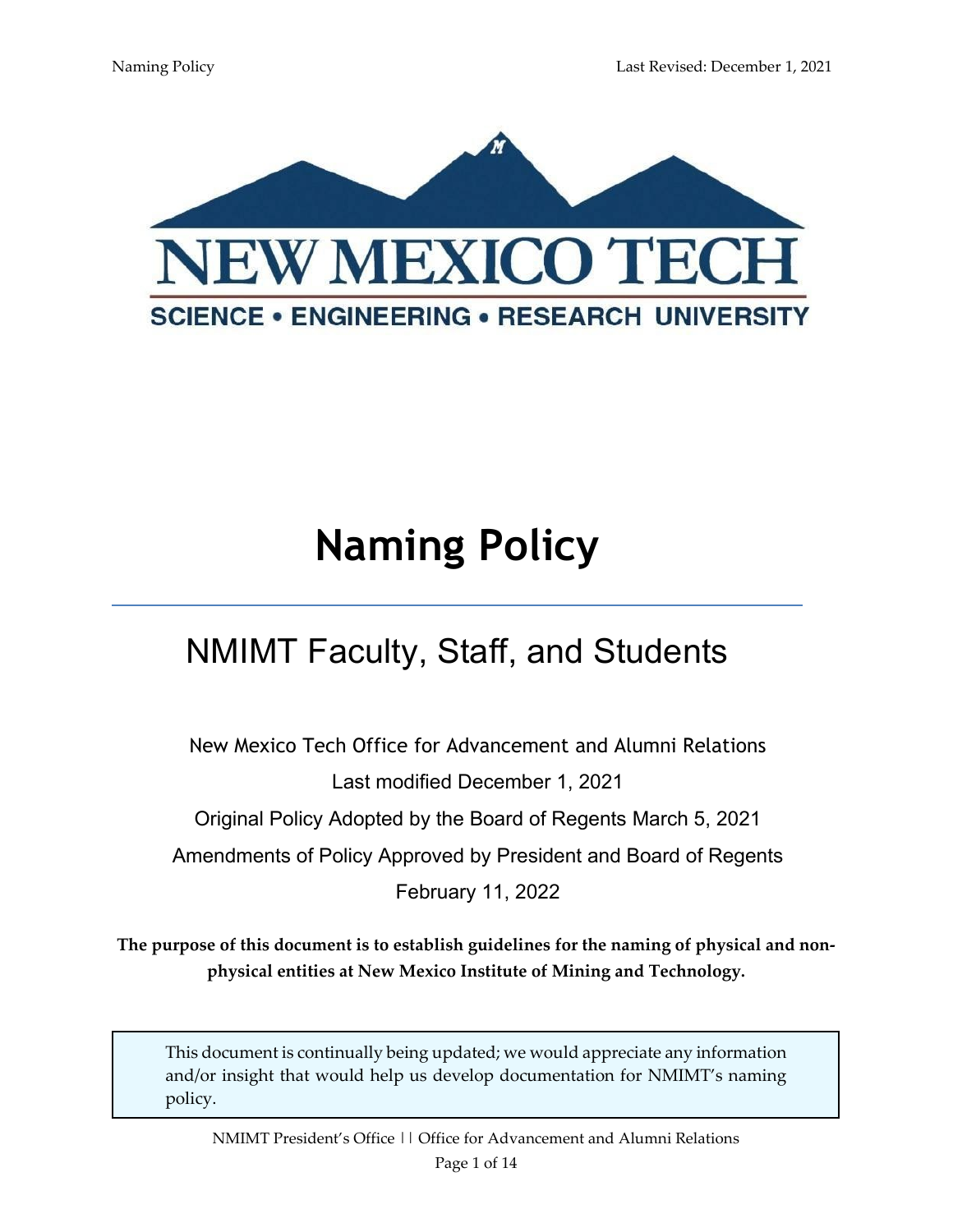# **Table of Contents**

| I.              |  |
|-----------------|--|
| II.             |  |
| A.<br><b>B.</b> |  |
| III.            |  |
| A.<br><b>B.</b> |  |
| IV.             |  |
| V.              |  |
| A.<br><b>B.</b> |  |
| VI.             |  |
| A.<br><b>B.</b> |  |
| VII.            |  |
| VIII.           |  |
| IX.             |  |
| X.              |  |
| XI.             |  |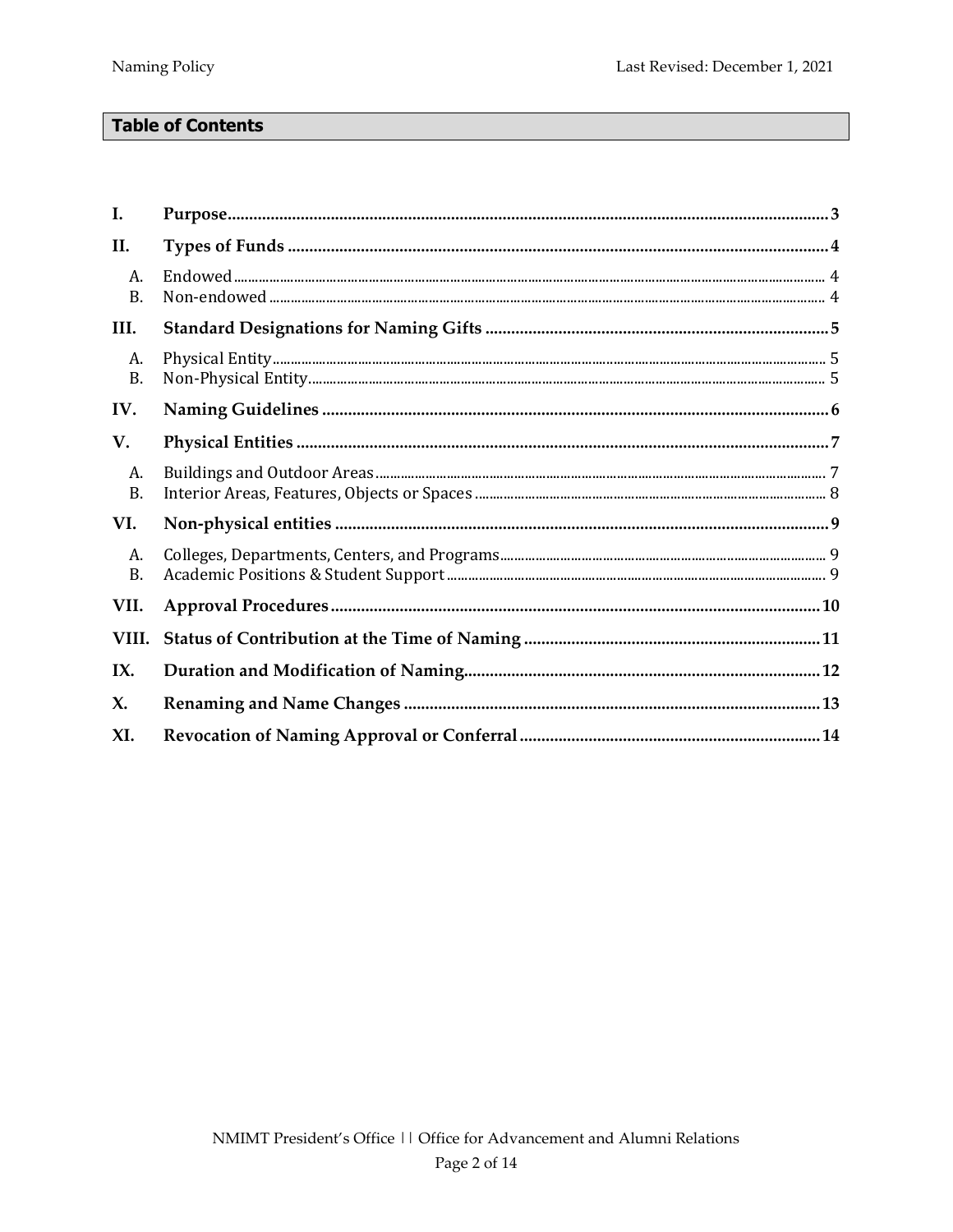#### <span id="page-2-0"></span>**I. Purpose**

This document sets forth New Mexico Tech's naming policy and applies to gifts with associated naming opportunities as a form of recognition for:

- Individuals who have attained achievements of extraordinary and lasting distinction.
- Organizations, events/dates, places, or programs significant to the life and/or history of the university.
- Benefactors who have made substantial financial contributions to the university. The term "benefactors" includes individuals, corporations, and other organizations.

All gift agreements that include naming rights are subject to this policy and should be drafted in coordination with this policy.

As a supporting organization, the New Mexico Tech Foundation receives, holds, invests, and distributes funds on behalf of New Mexico Tech. Being the primary fundraising arm of the university, this policy also applies to gifts with associated naming opportunities at the New Mexico Tech Foundation.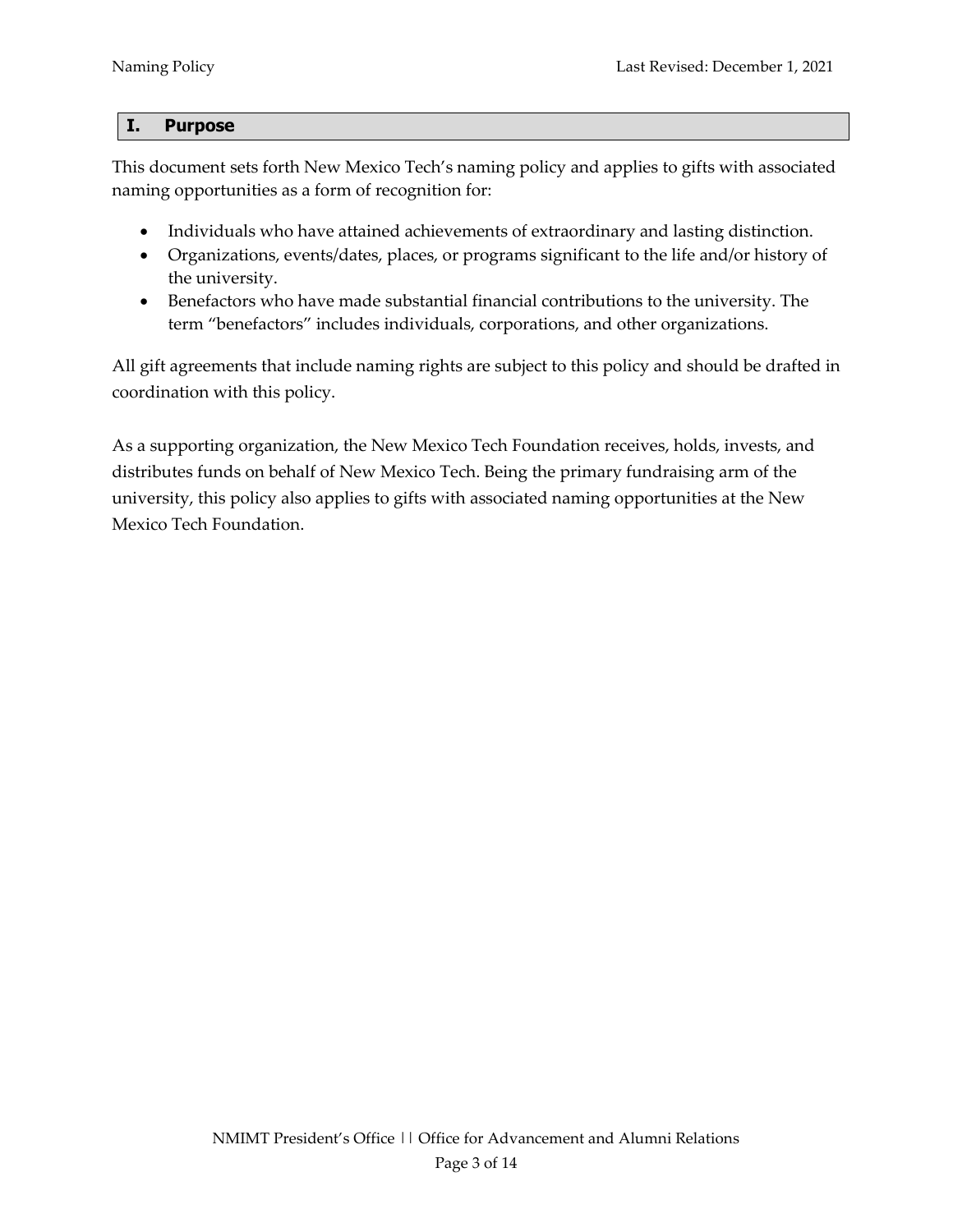# <span id="page-3-0"></span>**II. Types of Funds**

## <span id="page-3-1"></span>**A. Endowed**

Endowed funds provide perpetual support to a designated area. To establish an endowed fund, a gift must meet funding minimums. For current fund minimums, contact the Office of Advancement and Alumni Relations.

## <span id="page-3-2"></span>**B. Non-endowed**

In certain circumstances, most commonly when it comes to physical entities, current-use commitments can qualify for naming opportunities.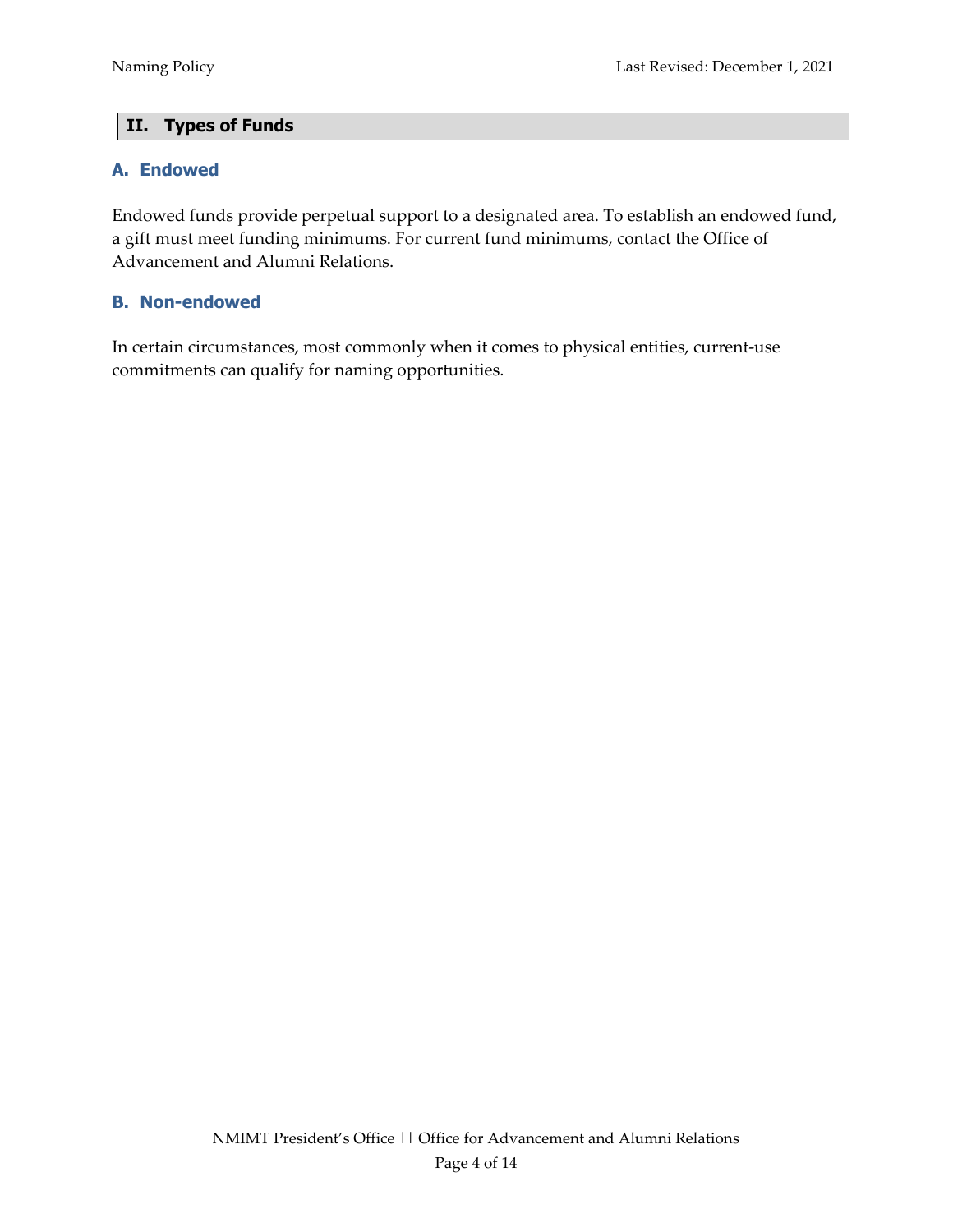# <span id="page-4-0"></span>**III. Standard Designations for Naming Gifts**

## <span id="page-4-1"></span>**A. Physical Entity**

- Buildings and other major facilities, discrete components of buildings (wings, lecture halls, auditoriums, foyers, classrooms, laboratories, offices, conference rooms, etc.), athletic facilities, and residence halls.
- Campus grounds, outdoor renovations, gardens, trees, fountains, benches, walkways, parking facilities, and other real property.

# <span id="page-4-2"></span>**B. Non-Physical Entity**

- Colleges, departments, centers, programs, awards, and prizes.
- Academic positions, including but not limited to deanships, professorships, and lectureships.
- Student support, including but not limited to scholarships, fellowships, and other student awards.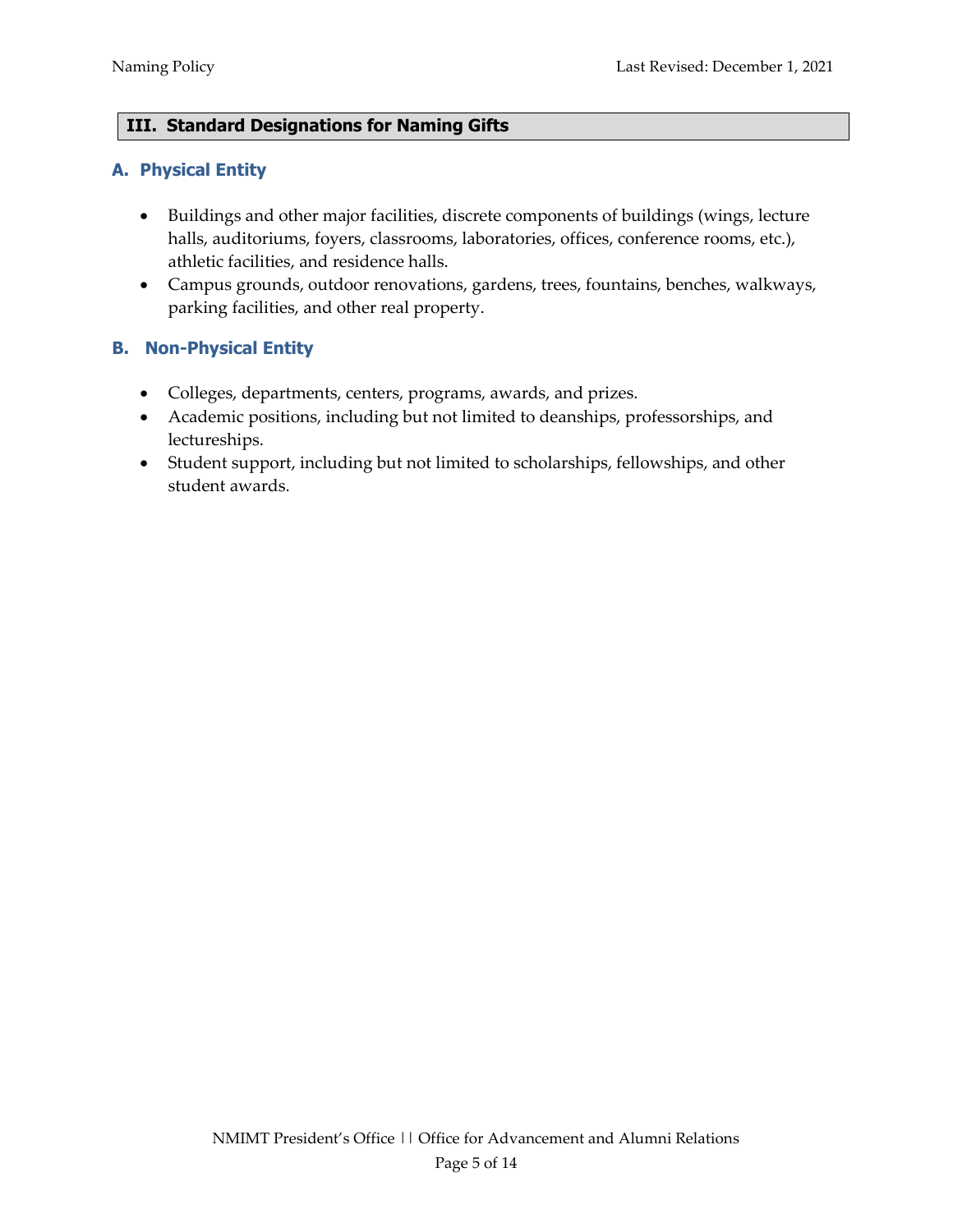#### <span id="page-5-0"></span>**IV. Naming Guidelines**

The donor may select the name of the entity being funded, so long as the guidelines set forth in this policy are considered, and university approval is granted. These guidelines should not be interpreted as a comprehensive list. Factors that may be considered by the university in determining the appropriateness of a name include, but are not limited to:

- Consistency with mission, vision, reputation, and values of the university.
- Whether a name may imply the university's endorsement of a political or ideological position or the use of a particular product of service.
- Potential conflict of interest (primarily in cases of corporate or organizational naming gifts).
- Whether the name reinforces the university's branding standards.
- Potential conflict with existing named entities or spaces.

Should the need arise, the above-mentioned naming guidelines may be amended, modified, or rewritten. Any modifications or additions should be submitted in writing and follow the normal policy approval procedures. Any approved modification will be applicable to existing naming agreements.

Naming gifts do not confer the right to the donor to determine the use of the fund (e.g., the purpose or use of the named space, specific beneficiary for a student or faculty support fund, program curricula, and/or research outcomes). In consultation and agreement with the university, donors may designate gifts toward specific disciplines and programs within departments, for example the John Doe Endowed Professor in Artificial Intelligence, however specific research topics and use of funds within such a designation is at the discretion of the university.

The last paragraph of Part VII sets forth the procedures for approving naming proposals that are inconsistent with any part of this Policy.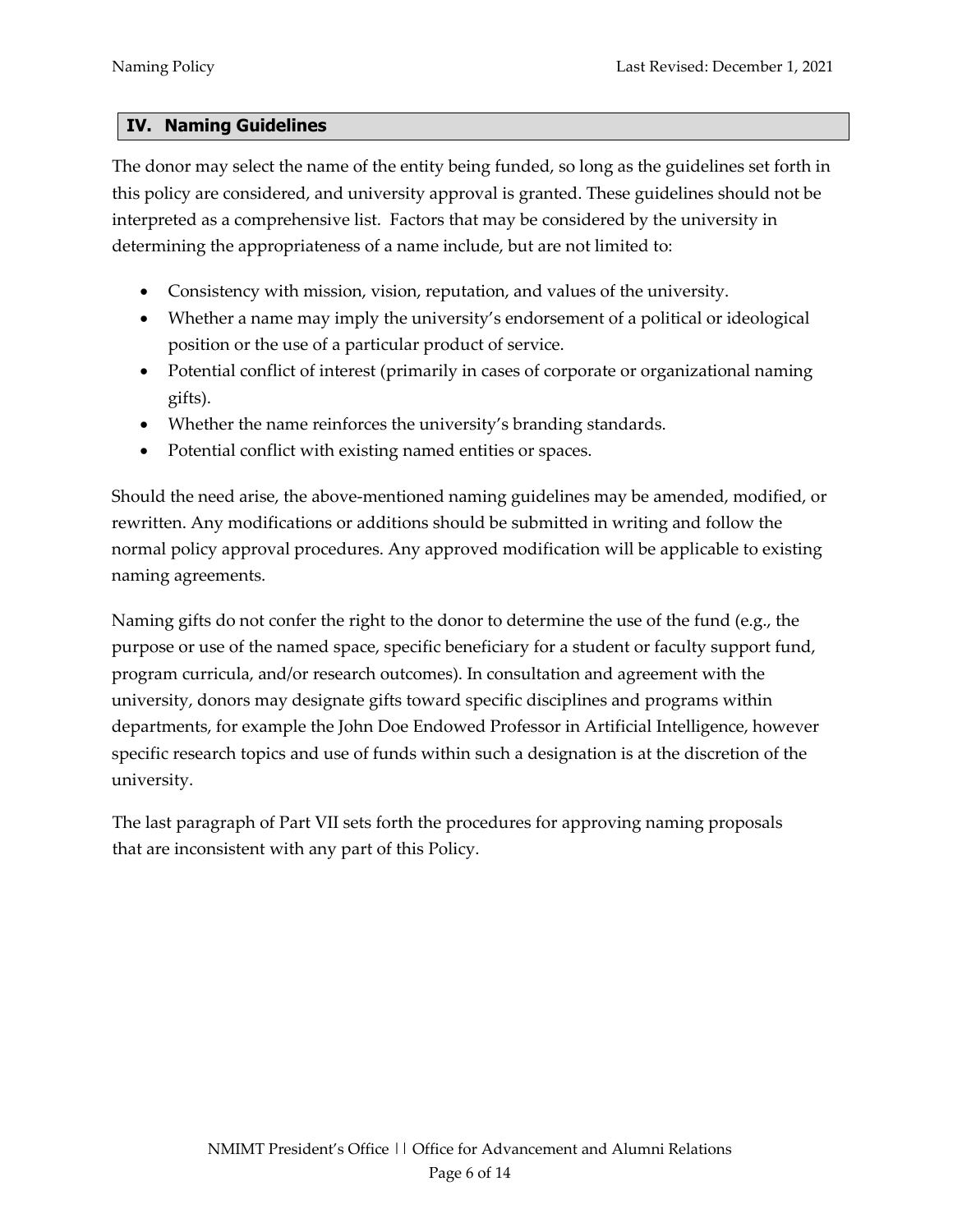# <span id="page-6-0"></span>**V. Physical Entities**

# <span id="page-6-1"></span>**A. Buildings and Outdoor Areas**

Naming opportunities may include:

- new buildings that are to be constructed or acquired
- existing buildings that are undergoing major or minor renovations
- existing buildings that are not undergoing renovations

Unless approved by the President and Board of Regents, buildings should not be named for university faculty or staff, the Governor, elected officials, or state employees concerned with the functions, oversight or control of the university, so long as the individual is living.

Only in exceptional situations will a building or outdoor area or space be named for a corporation or organization. The corporation or organization must have a prominent relationship with the university and/or the region, with a positive image and demonstrated integrity. In cases where the name of the corporation/organization is used, the gift agreement will specify the number of years for which the naming applies.

Selection of facility names should take into account the university's master plan. Recommendations of the college/school, department or division that occupies the facility being considered for naming will be considered. Normally, the name should be that of an individual who gained distinction in the areas or areas related to usage of the facility. Exceptions may occur in cases of persons of unusual eminence or singular contributions to the university as a whole.

Target gift amounts for naming buildings and outdoor areas will be set by the Office for Advancement with coordination with the President for each project in advance of soliciting donors but in general should equal:

- At least one-half of the total project cost for constructing or acquiring the new facility; or
- At least one-half of the total project cost for renovating an existing facility; or
- At least one-half of the portion of the total project cost that is to be raised from the private sector if state or other funds are funding a portion of the project cost for a new or renovated existing facility; or
- At least one-half of the replacement cost of an existing facility not undergoing renovation. Typically, but not always, three-fourths of a gift to name an existing facility not undergoing renovation will be in the form of endowment, preferably unrestricted, to the university unit.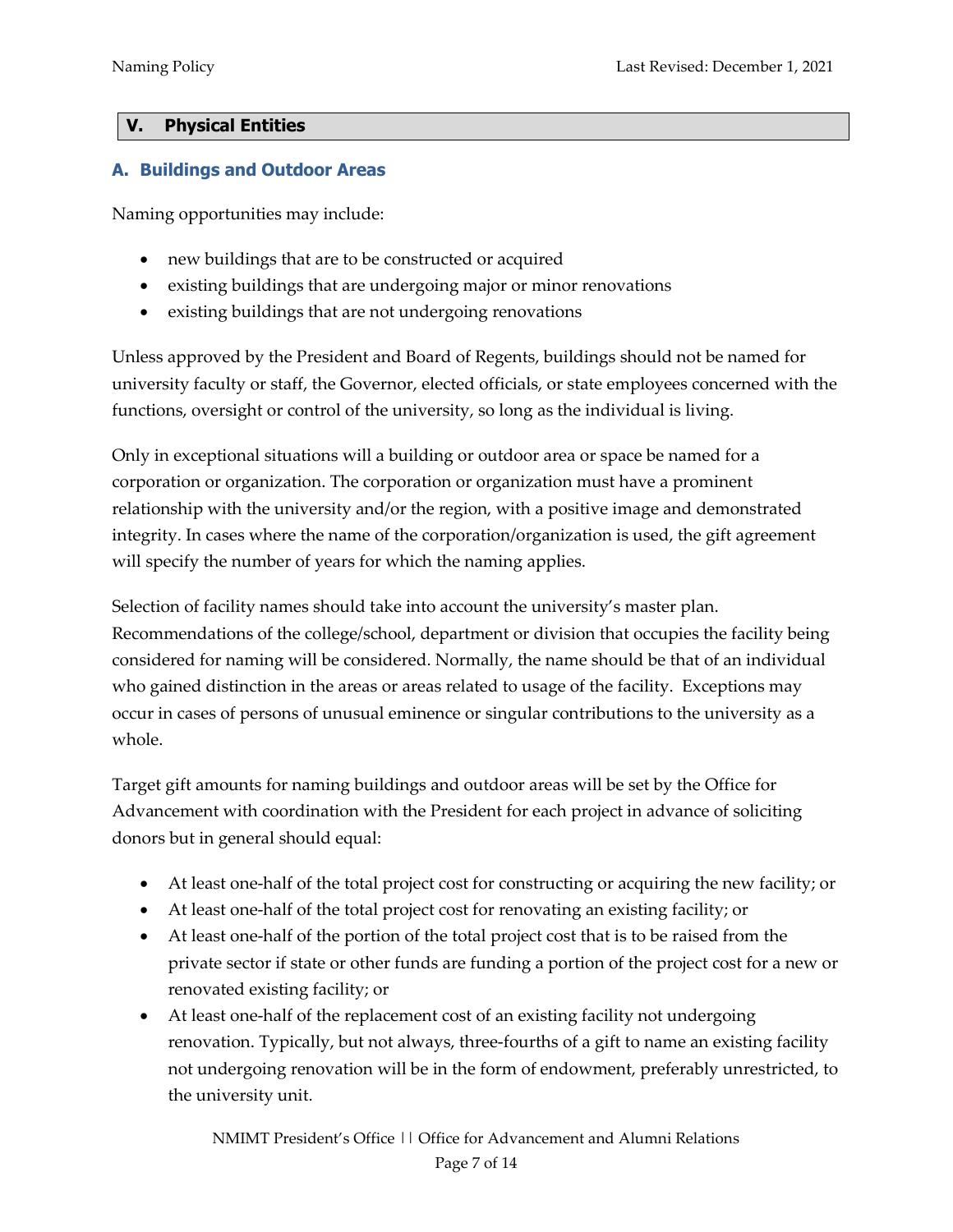# <span id="page-7-0"></span>**B. Interior Areas, Features, Objects or Spaces**

Target gift amounts for naming interior areas, features, objects, or spaces will be set by Office for Advancement with coordination with the President for each project in advance of soliciting donors.

Approved names for interior areas, features, objects or spaces will generally not be exhibited on external building walls; the names will be located as close as possible to (and otherwise affiliated with) the funded interior areas, features, objects or spaces.

In cases where the name of the corporation/organization is used, the gift agreement will specify the number of years for which the naming applies. In cases where the name of an individual or family is used, the name will remain for the life of the area, feature, object or space with appropriate recognition as determined by the President if it is replaced.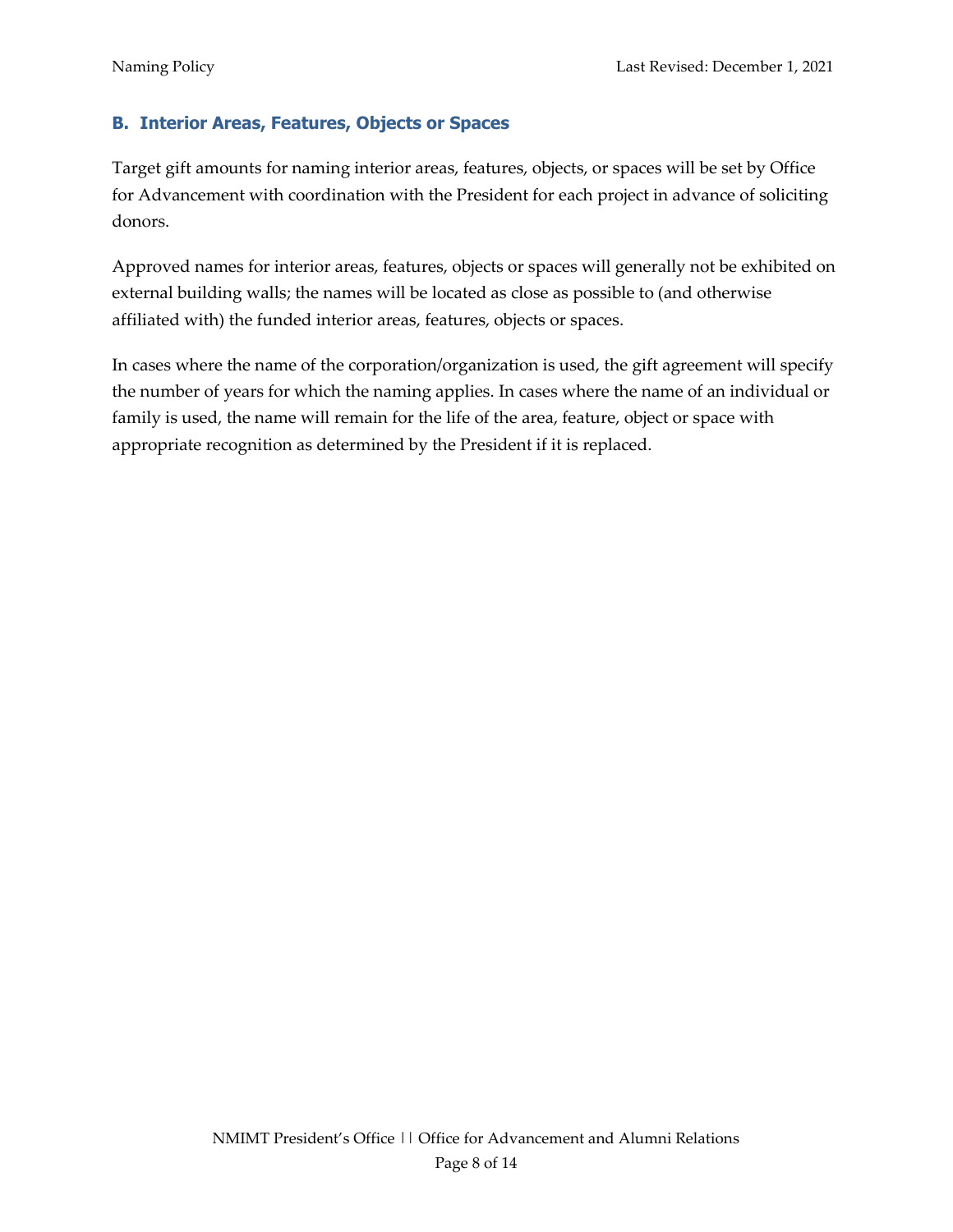# <span id="page-8-0"></span>**VI. Non-physical entities**

## <span id="page-8-1"></span>**A. Colleges, Departments, Centers, and Programs**

- A gift for naming a college, department, center, or program ordinarily should be:
	- o In the form of endowment, of which at least three-fourths is unrestricted for the benefit of that college, department, center, or program, and
	- o The minimum be determined by the size, operating budget, national ranking, and visibility of the college, department, center, or program, as well as naming amounts of peer programs in the discipline.
- Corporate or other organization names will generally not be used to name a university college, department, center, or program unless prior approval from the President.

# <span id="page-8-2"></span>**B. Academic Positions & Student Support**

- A gift for naming an endowed fund for an academic position should meet funding minimums and in general, cover the majority of the cost for that position. Academic Affairs should be consulted during draft and review of funding minimums and naming proposals concerning endowed professorship positions.
- A gift for naming a student support fund must meet current funding minimums. For current fund minimums contact the Office of Advancement and Alumni Relations.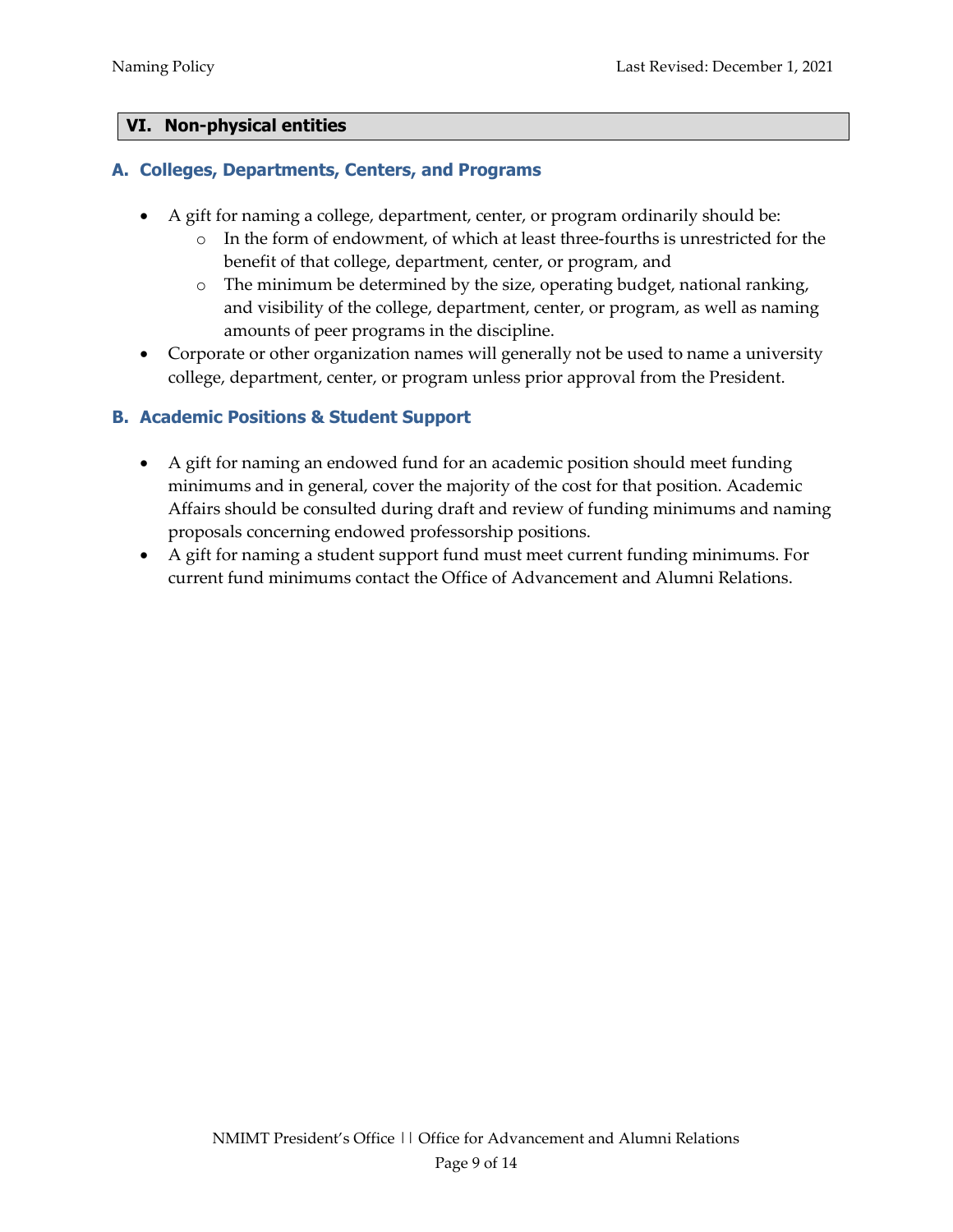# <span id="page-9-0"></span>**VII. Approval Procedures**

All naming proposals shall be reviewed by the Director for Advancement, in coordination with Academic Affairs when necessary (endowed professorships) who shall forward them to the President for review and recommendation. The President will seek advice and comment from key administrators and the faculty senate chair as necessary regarding those naming proposals that are related to the administrators' area of oversight.

Upon recommendation of the President, the Board of Regents has final approval for all naming proposals of \$100,000 and above.

Upon recommendation of the Director of Advancement, the President has final approval for all naming proposals of less than \$100,000 except for student support endowments, which the Director of Advancement has final approval.

The President, in concurrence with the Board of Regents, has final approval of any naming proposal that is inconsistent with any part of this Policy.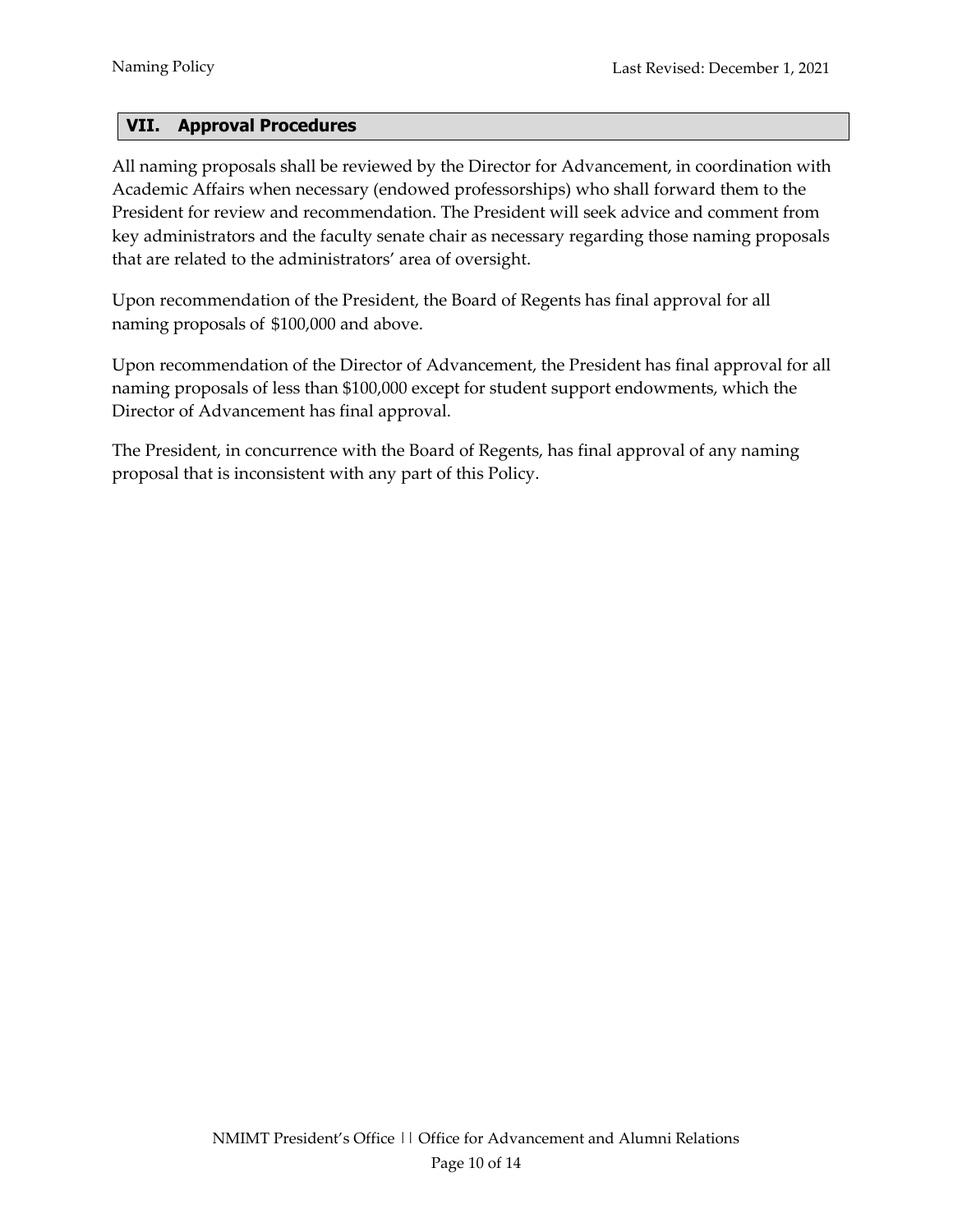# <span id="page-10-0"></span>**VIII. Status of Contribution at the Time of Naming**

When naming in consideration of a financial contribution, the gift shall have been received by the university or affiliated foundation, or its future receipt shall be assured through the appropriate signed gift agreement, before a naming action shall be taken, as follows:

- Unless otherwise agreed upon, at least 50% of total pledge commitment must be received by university before announcing naming recognition and procuring naming signage.
- Pledges to be fulfilled within five years are acceptable for a current naming opportunity when a signed pledge payment agreement for the total is in hand.
- If the pledged donation is to name new construction, renovation, or other projects with cash-flow considerations, the timing of the pledge payments should be such that sufficient current dollars are available to cover project costs.
- Irrevocable planned gifts may generate a naming opportunity if current cash flow considerations are not an issue for the requesting facility or program. Irrevocable planned gifts will be credited at their face value with particular emphasis being given to the predictability of the long-term value of the irrevocable deferred gift.
- Combinations of revocable planned gifts and cash may occasionally generate current naming opportunities under the right circumstances.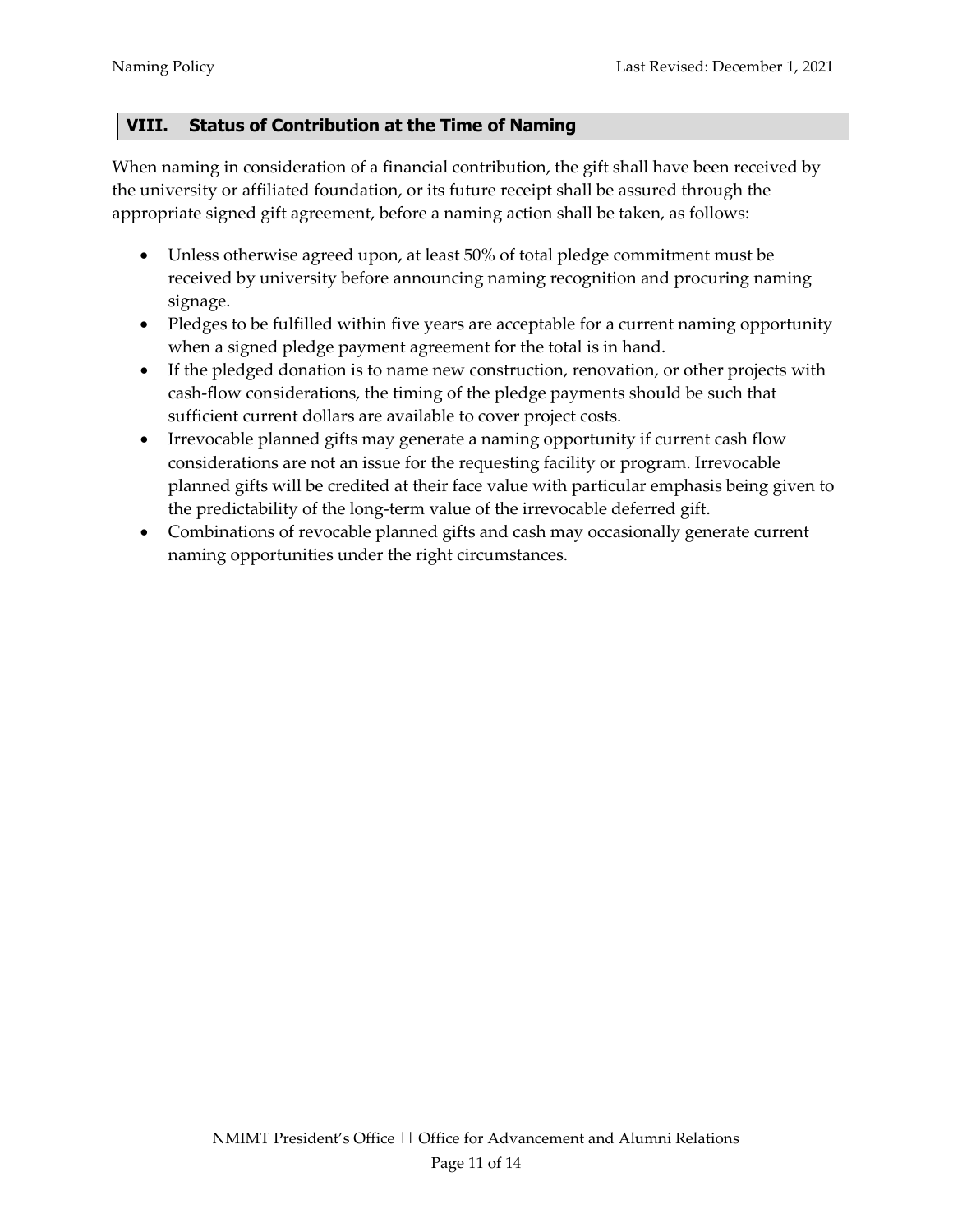# <span id="page-11-0"></span>**IX. Duration and Modification of Naming**

The duration of a benefactor's or honoree's naming opportunity ordinarily continues for as long as the physical or non-physical entity is used in the same manner or for the same purpose for which the naming occurred. Upon demolition, replacement, substantial renovation, redesignation of purpose, or similar modification of a named physical or non-physical entity, the university may deem that the naming period has concluded. Should a named building be replaced, it is not guaranteed that the name will continue on the new building. The use of the existing name or a new name for the replacement entity will be subject to the approval of the Board of Regents.

In appropriate instances, most often involving a corporate benefactor, a naming may be granted for a predetermined fixed term. At the end of the term, the name of the physical or non-physical entity shall expire but may be renewed with the same or a new name. The naming agreement should clearly specify the period of time for which the physical or non-physical entity will be named.

The Director for Advancement will make all reasonable efforts to inform in advance the original benefactors or honorees or their surviving family members when the naming period is deemed to have concluded.

The university may, but is not required to, provide for the appropriate perpetuation of the previous name. Perpetuation of the original name in an equivalent manner is not required. Appropriate perpetuation of previous names may include, for instance, a plaque in or adjacent to new and renovated facilities.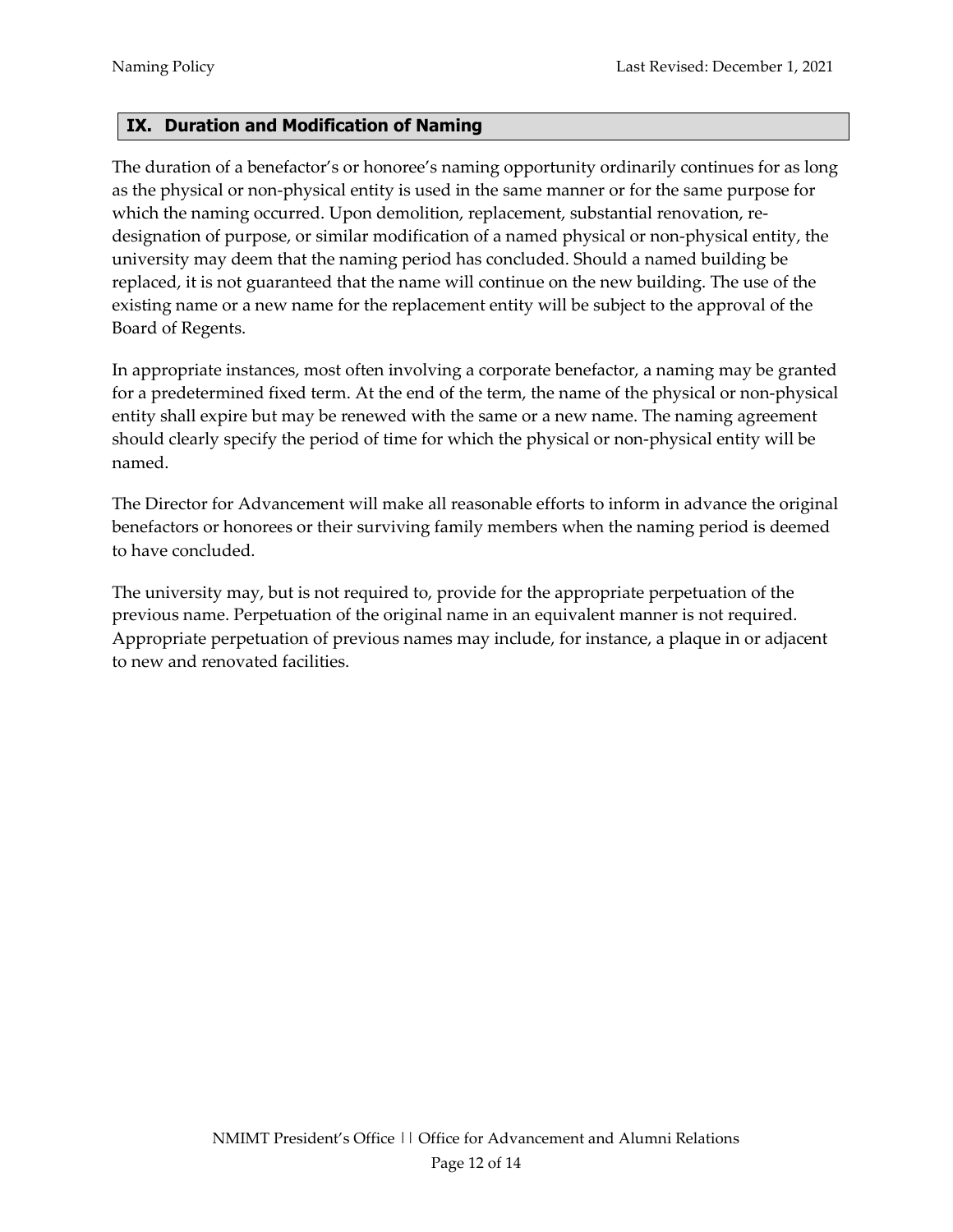# <span id="page-12-0"></span>**X. Renaming and Name Changes**

When the benefactor's or honoree's naming period has concluded, the physical or non-physical entity may be renamed, with the original name removed, in recognition of new gifts, subject to any specific terms and conditions set forth in the original naming agreement.

If a benefactor or honoree requests a change to the name of a physical or non-physical entity (e.g., due to divorce or corporate merger), the university will consider the request. If approved, all replacement signage and other related costs shall be at the donor's or honoree's expense.